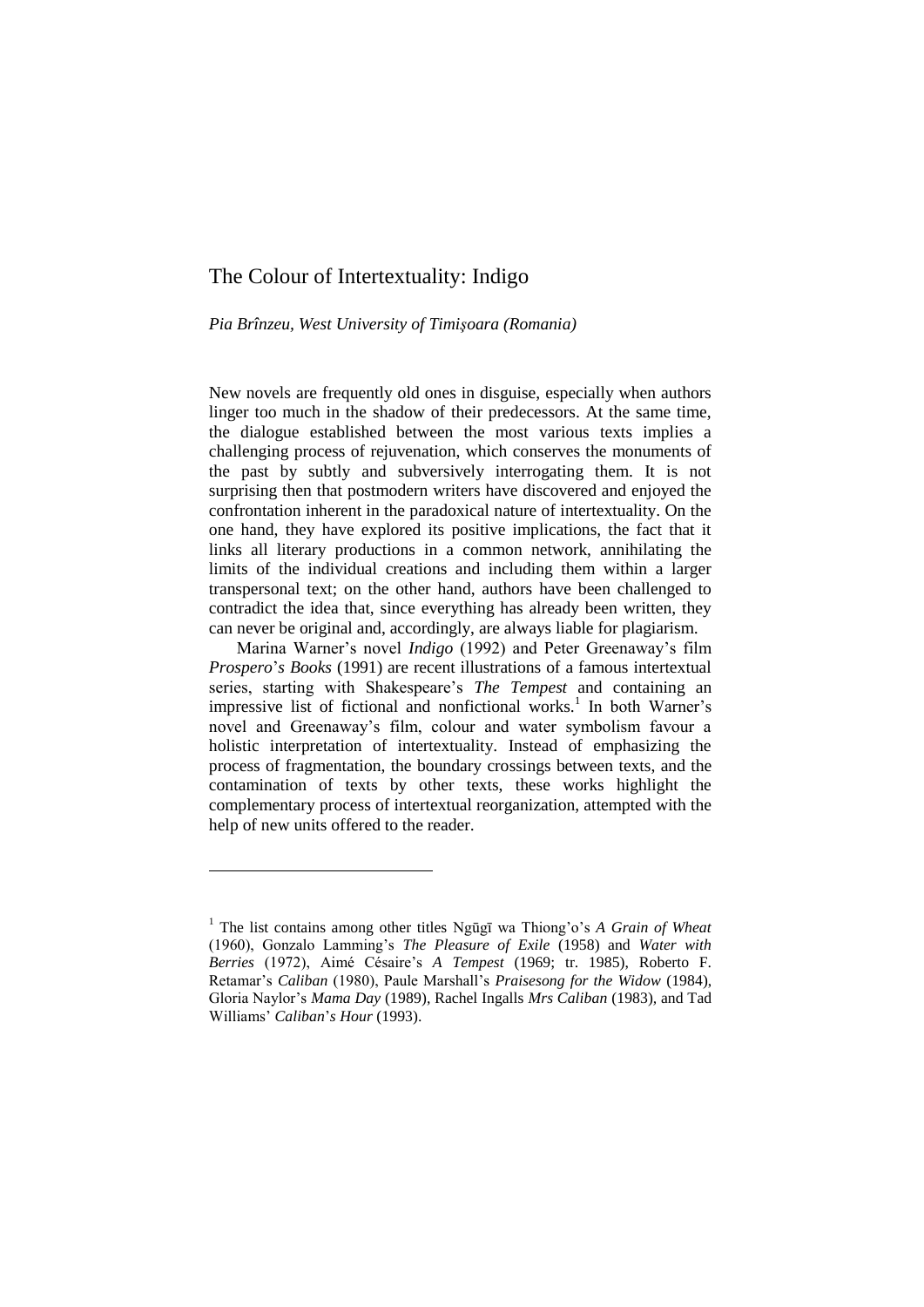In writing *Indigo*, Marina Warner started from some autobiographical details and from two major texts, one verbal (Shakespeare"s *The Tempest*) and one visual (Turner"s painting *Slavers Throwing Overboard the Dead and Dying. Typhoon Coming On*). The two sources establish a double form of intertextuality: verbal-verbal and verbal-nonverbal (pictorial). Literature, theatre, and painting are semiotically bridged to create a syncretic intertext of remarkable complexity. This represents a higher degree of intertextuality than the one discussed so far by critics, who noticed the verbal echoes, the parallel characters and situations, the quotations, the play-within-the play, and all the other elements which encourage us to include *Indigo* within the intertextual series of *The Tempest* (Williams-Wanquet 2005: 274).

Marina Warner's novel was inspired by her father's side of the family. The history of the Warners goes as far back as 1622, when Thomas Warner settled on St Kitts. Warner"s great-grandfather is represented in the novel as Christopher Everard, the British conqueror who colonizes the island of Liamuiga and fights for supremacy with Sycorax, a healer, magician, and producer of indigo-dye. The latter, a profound character, of unexpected complexity, represents both the female voice and the voice of the colonized that are absent from Shakespeare's play. Unlike Shakespeare's character, Sycorax adopts Ariel, an Arawak girl, and saves Caliban, named Dulé, from the womb of his drowned mother, one of the slaves who in Turner's painting are thrown overboard to bring their owners the desired insurance money.

The story of *Indigo* has two distinct temporal layers. The 16<sup>th</sup> and 17<sup>th</sup>-century line of action is linked to the 20<sup>th</sup>-century one through Everard"s descendants: Anthony Everard, his son Kit, his daughter Xanthe by a second wife, and his granddaughter Miranda. Anthony was born and brought up in the Carribean islands conquered by his ancestor, but moves to England after the death of his first wife, the creole mother of Kit. The connection between the natural wilderness of the Carribean islands and the social wilderness of London is established by the coloured nurse of Miranda and Xanthe, Serafine, who represents a modern replica of Sycorax.

The constant references to Shakespeare's play are meant to underline the major differences between *The Tempest* and *Indigo* while highlighting numerous intertextual connections. Such statements as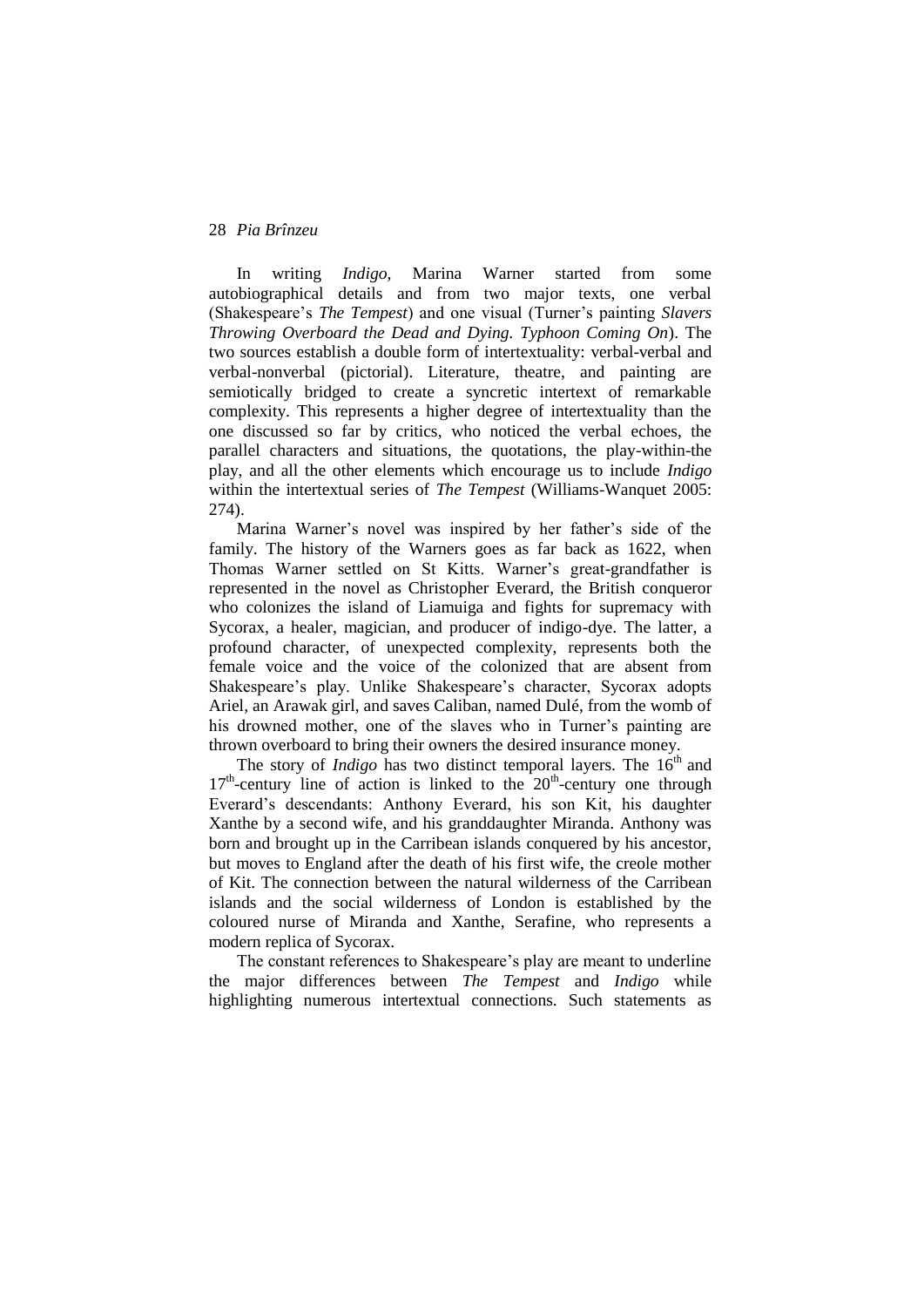Miranda's that she is aware of not living inside one of Shakespeare's plays as well as a lot of ruptures and disconnections make it clear that Warner"s novel wants to deal with the numerous things left unsaid in *The Tempest*. One of them is the absence of the female voices, noticed by Warner as a fault which has to be corrected. That is why she places the weight of her novel on two women, Sycorax and Miranda, the former standing for the colonized inhabitants of the island, the past, wilderness, magic, and craftsmanship, the latter for the present, the colonizers, civilization, and art. Warner"s main target is to undertake a feminist critique of a play in which the female presence had been cancelled from what she calls 'the general music of the island' (Warner 1994: 5). Another intention is to approach the life and civilisation of the islanders in the Caribbean territories before the colonisation of the British, and depict the 'disappearance' evoked by Turner's painting, the 'swallowing' of peoples, with its huge "historical as well as an emotional dimension" (6-7). Warner wants to "reverse the viewpoint and see such an episode through the eyes of people on the receiving end, not through the eyes of slavers but through the eyes of the drowned and of the people whose lives are going to be irrevocably changed by the effects of the slave trade and the arrival of the people who run it'. Her intention is to 're-vision' familiar features, "shaking them out and looking at them from another angle in order to recapture them in a different light', so that 'a new story can emerge which speaks more urgently to the needs of the present' (5). This intention must be correlated with the detail mentioned by Warner that John Ruskin, the art critic, bought Turner"s painting because he was impressed by the purple and blue colours, shaping "the lurid shadows of the hollow breakers" cast upon "the mist of night, which gathers cold and low, advancing like the shadow of death upon the guilty ship as it labours amidst the lightning of the sea' (1).

In a similar way, Warner"s Liamuiga is pictured in the novel as "an island of emeralds and purples' (89), dominated by the colour indigo. That is the reason why the title of the novel and of its second part is *Indigo*. The other parts of the novel are associated with lilac/pink, orange/red, gold/white, green/khaki, and maroon/black. Gilbert feels that this combination of colours represents the main deviation from the source, the novel, in her opinion, echoing the play like a cave in which sounds get fractured into colours (Gilbert 1992: 191). In fact, *Indigo*  turns out to be both a wonderfully intricate amalgam of colours as well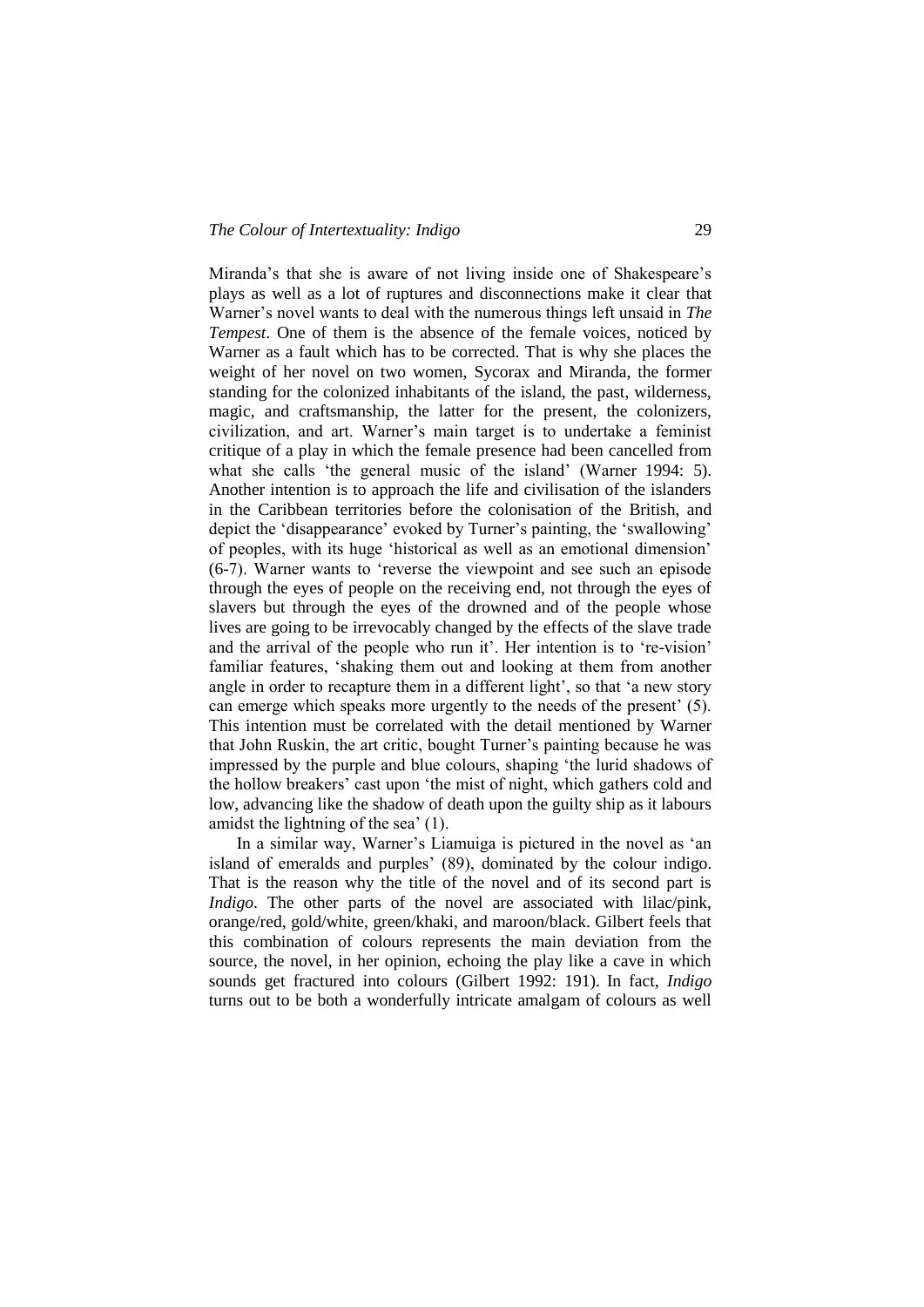as a maze of narratives, arguments, and themes, where nothing is perfectly black or white. The natives are called "musty, métis, quadroon, octaroon" according to the blood combination of their ancestors, and the slavers use "charts like stockbreeders and tabulated blood degrees to the thirty-second drop" (68). Dulé/Caliban is "mottled purplish" (85), and, when Sycorax, repudiated by her husband, returns with her son to her native place, the villagers believe that she mated with one of the animals she had tamed, blurring the distinction between man and beast, domestic and wild. Ariel"s child by Kit is also a mongrel, reminding of Ariel"s strangeness, while Kit himself is called "Nigger Everard" (67) by his schoolmates.

The transgressive bodies and the hybridity of colours suggest a departure from the tradition of the stage, from what the canon has imposed as white or coloured in Renaissance civilization. Even noises are changed by Warner into colours, an uninterrupted source of delight for Serafine. Metamorphosis is not only the engine which drives history and nations forward, but also, as Warner herself confesses, the key to the practice of rewriting. It is within this context that water can be related to what Warner calls 'the body of stories that we have in some strange ways inherited", the "ocean of stories" into which she longs to dive and to resurrect through transformation (Williams-Wanquet 2005: 281). This desire is echoed by Serafine, in whose stories everything changes shapes, so as to bring about the bettering of a world whose history is too often based on crimes, tortures, and sufferings. The change of noises into waters, colours, and stories forms the basic dynamism of life. It represents both the conclusion reached by Serafine and the end of the novel:

There are many noises in her head these befuddled days of her old age; they whisper news to her of this island and that, of people scattered here and there, from the past and from the present. Some are on the run still; but some have settled, they have ceased wandering, their maroon state is changing sound and shape. She"s often too tired nowdays to unscramble the noises, but she"s happy hearing them, to change into stories another time. (402)

Colour and water symbolism are developed in Warner"s novel under the more or less conscious influence of Turner"s painting. *The Tempest* itself is rather colour poor. Black, brown, red, white, yellow, and golden are mentioned only once in the play. If we compare *The Tempest* to *A*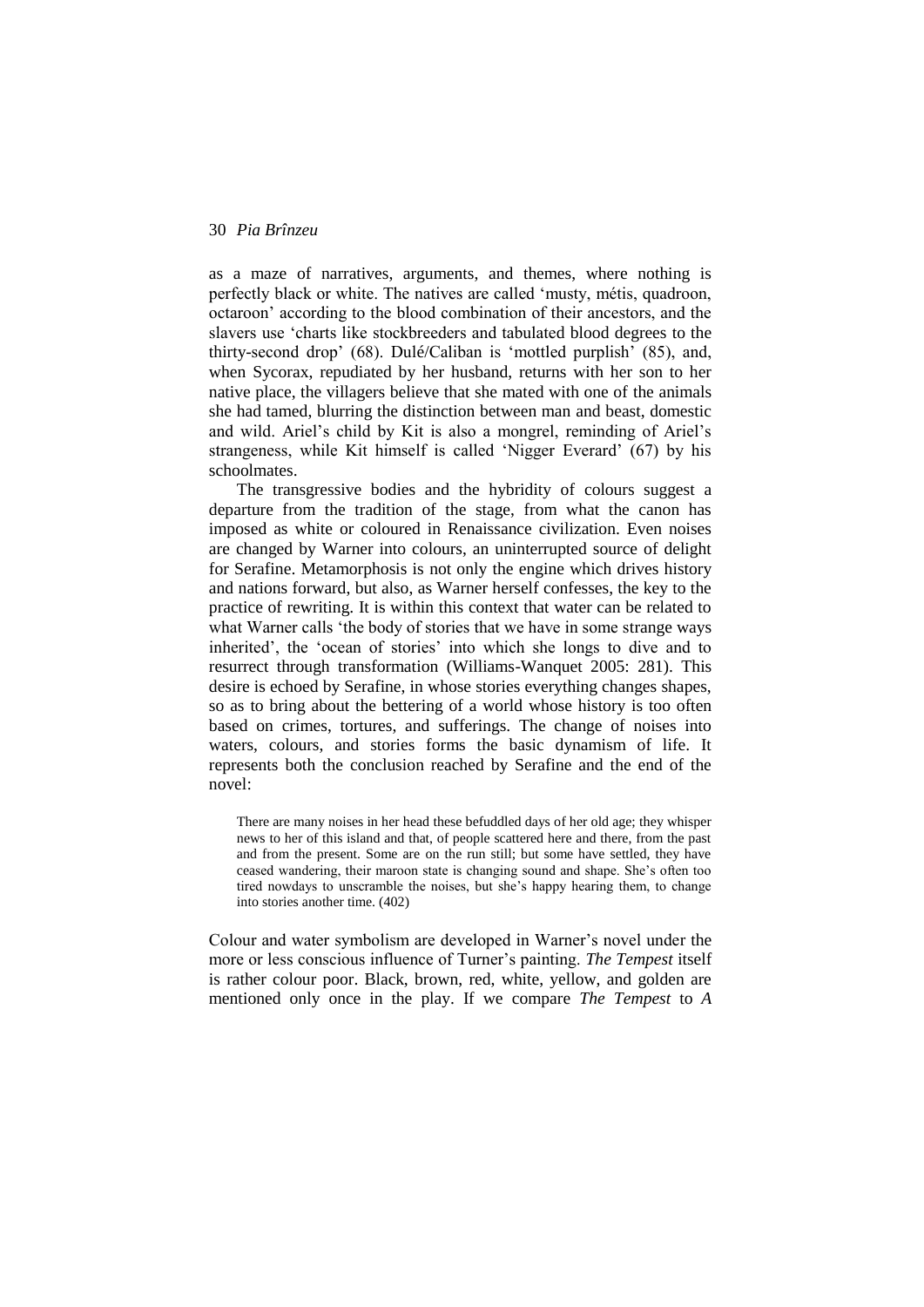*Midsummer Night*"*s Dream*, where black is mentioned 6 times, green 9 times, and yellow 4 times, we realize the coloristic poverty of a play in which sounds are more important than colours. The only colour that is mentioned repeatedly in *The Tempest* is green, four times with reference to grass and land (in II, 1 and IV, 1) and twice with reference to the sea  $(in V.1.)$ . In Warner's novel, green is replaced by indigo. Indigo is a dye obtained by Sycorax from the plant *indigofera tinctoria*, after a complicated process of transformations, "starting with the seething leaves of the plant and finishing with the moment when the dye turned blue in contact with the air" (147). In Warner"s novel, indigo is also the colour of the water: the sweet water Sycorax uses for her dye, the rain water, the forest dew, and the sea. Although all waters are blue, there are differences in how they are perceived. For Sycorax, sweet water is a source of life, while the sea represents a constant menace she cannot quite decipher. She associates it with the dead bodies on the beach, obvious signs of chaos and disorder. When looking at the corpses, Sycorax foresees her own death, the death of her people as well as the end of their civilization. In his turn, Caliban/ Dulé associates water with life. Because he was delivered from the sea, he prefers to "learn the streams', to 'develop skills on the water' (93), experimenting with fish traps, diving into the ocean, and travelling through the blue waterways in search of news, information, and other people's stories.

Indigo is also perceived as the colour of time, of a past rolling into the present as if it were an ocean "swelling and falling back, then returning again" (95). Both Sycorax and Caliban/Dulé see time and space as "a churn or a bowl, in which substances and essences were tumbled and mixed, always returning, now emerging into personal form, now submerged into the mass in the continuous present tense of existence, as one of the vats in which Sycorax brewed the indigo" (122). Reliving the past means to preserve continuity, to repeat one"s life over and over in a continuous cycle. Contrariwise, the Europeans see themselves poised on "a journey towards triumph, perhaps, or extinction" (121), a linear and rather simplistic journey, in which indigo is reduced to the mere colour of a plant. Therefore, when cultivating indigo for the first time, Kit Everard finds the plant 'tricky' and 'demanding' (163), failing to understand its alchemy and the profound symbolism of its colour. He needs Ariel"s help. Thus the traditional Eurocentric perspective, which according to Geraldo De Sousa (2002: 182) turns the native cultures into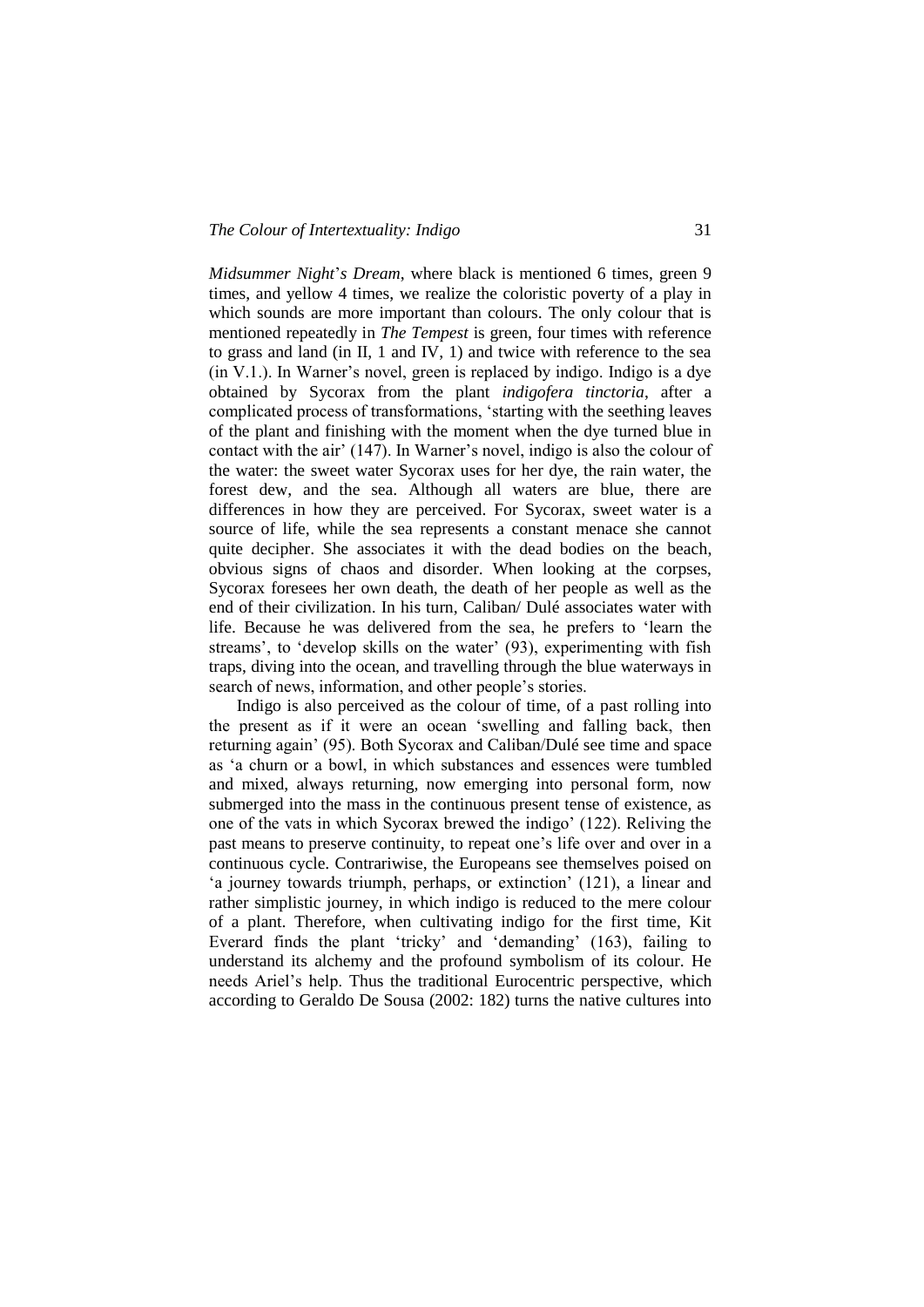caricatures, is inverted in Warner"s novel. The fight between the British and the natives finishes with the victory of Sycorax, Ariel, and Serafine.

After many years of dyeing, indigo stains Sycorax" skin. First her hands, then her whole body is coloured blue, the witch being transformed into an indigo creature, different from all the other inhabitants of the island. Sycorax" body is more than a material envelope for the soul, a primitive, inferior flesh of the devalued Other. It becomes the unusual physique of an angelic creature, totally opposed to what Shakespeare had in mind when referring to Sycorax as a 'foul', 'damn'd witch' (I.2.391: 397). Warner"s Sycorax knows that "some people have their eyes turned inward, others are always scanning the horizon" (95) and that she, undoubtedly, belongs to the first kind. Her spiritually elevated attitude as well as the fact that indigo comes from Asia, mainly from India, makes us arrive at what is so familiar in Eastern philosophy, the colour indigo of the Third Eye Chakra. Located between the eyes, this chakra deals with psychic powers, and, accordingly, its indigo colour comes to symbolize a mystical borderland of wisdom, self-mastery, and spiritual realization. For the Indians, indigo represents the color of dignity and high aspirations, of inner visions, intuition, clairvoyance, perception, imagination, concentration, peace of mind, and projection of will. Like indigo gemstones, it speeds the vibration of energy toward a spiritual realm, and has a transformative quality that stimulates an increase in communication skills, intuition, creativity, and inspiration.

A similarly powerful water and colour symbolism as the one developed by Warner in *Indigo* can be noticed in Greenaway's film, *Prospero*"*s Books.* From the very first images, an interesting shift is suggested: water turns into a book. Greenaway may have taken for granted Stephano"s invitation addressed to Trinculo: "Here kiss the book!" (II. 2. 131). Stephano means the Bible, but shows Trinculo a bottle with liquor. For Greenaway, the book is like drinks, strong enough to give power, courage, and the necessary determination to rebel against canons. He himself has rebelled against American filmmakers, dissatisfied that "they"re extremely good at making straightforward, linear narrative movies, which entertain superbly. But they very rarely do anything else" (Pagan 1995: 43). He prefers, therefore, the postmodern techniques related to narrative intransitivity (gaps, interruptions, and digressions as contrasted to clear causal development of the story line) and Brechtian estrangement (an alienation effect rather than the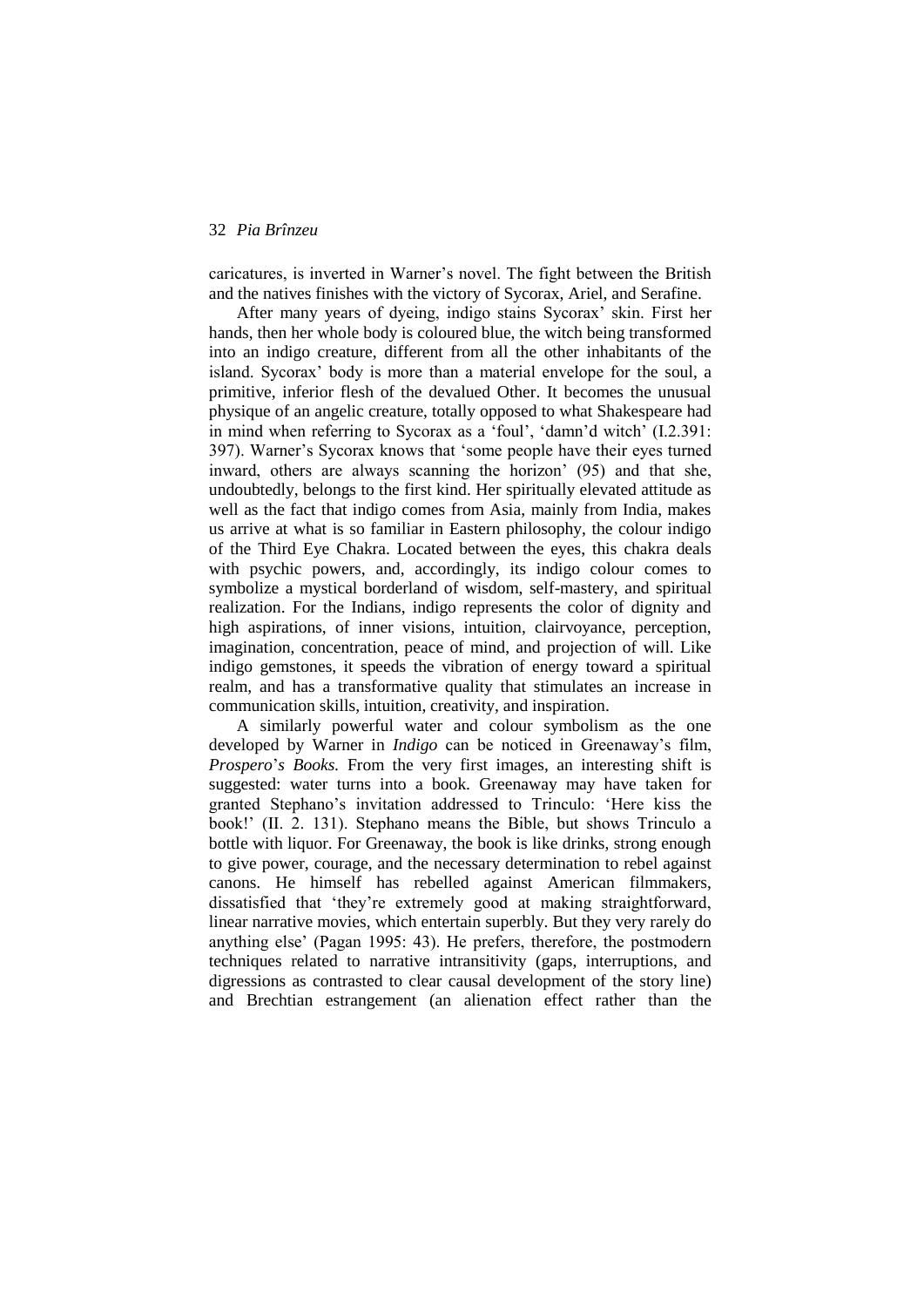traditional viewer identification with characters). Water and its indigo colour, a perfect symbol of these postmodern narrative effects, changes into a magic book, the book which Prospero announces he is to drown at the end of Shakespeare's play.

This symbolic shift provokes a larger meditation on allegorical significances, on communication through books, stages and films, words and images, iconic and symbolic signs. *The Book of Water*, the first of the twenty-four books of the film, has been perceived by Tweedie (2000: 104) as "a space of instability and heterogeneity", due to the larger intertextual approach, but also to the water metaphor, fundamental for the entire film. Water, fluidity, the dripping in the early images of the film, and the final drowning of the book (turning thus back to water) imply a deep conflict between Shakespeare's classic text and its filmic adaptation, the "clash between the first Folio and the new technologies of representation" (105-106), between the logocentric period of the Gutenberg era and the imagocentric world of the  $21<sup>st</sup>$  century. The book also stands for political power, for Prospero"s force of keeping the native inhabitants in submission as well as for the "visualization of the spoken and the written word" (107). The film is an allegory of the adaptation of canonical literature to cinema, with *The Tempest*"s colonial concerns refigured as a confrontation between a masterful original and an unfaithful follower. Moreover, the reading experience itself is for Greenaway a watery process, as is intertextuality too. Water creates an intensified, dense, and varied background, being constantly made visible and audible in the film, used for puns and frequently referred to by Prospero, when he mentions storms, waves, waterfalls, shells, brushes, sponges, and basins. Their destructive force is suggested by an indigo colour. "Water is fantastically photogenic", Greenaway declares in an interview that "the world is four-fifth water, we are all born in amniotic fluid, water is a big cleansing medium whether it's literal or metaphorical. On another, pragmatic level, water provides almost a legitimate opportunity for people to be seen nude /.../, but it literally is the oil of life, it is the blood of life, which splashes, dribbles, washes, roars – it's a great friend and a terrifying enemy, it has all those significances. And there is a way in which somehow water is the unguent, the balm, the cooling agent of a lot of the dramas of all the films" (Rodgers 1991-1992: 15).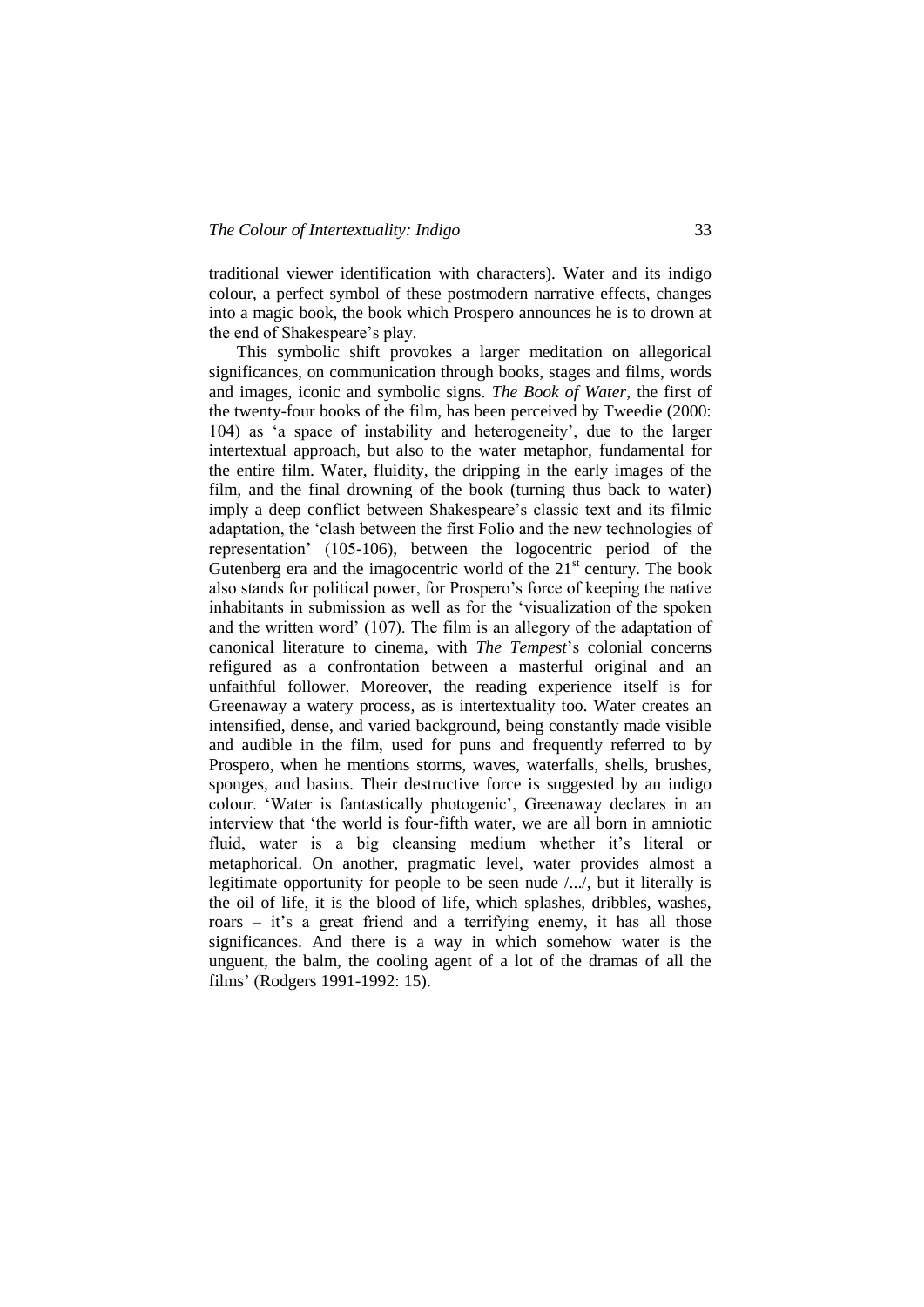Although it is water-proof, *The Book of Water* is finally destroyed by the indigo rains and waves. They are provoked by Prospero-the-creator, author of *The Tempest* and a divinity who writes. Prospero gradually turns into Shakespeare himself, as so many postmodern characters do when transcending fictional frames and becoming the author of the work in which they themselves play the main part*.* As a playwright, Prospero uses an indigo ink, the liquid of creation and power, the symbol of a benevolent tempest of the mind and hand. We see the words "boatswain" and "bestir" written over and over again, dripping like the intial drops of water, implying the idea of expansion – from a single drop to a whole ocean, from a simple word to a whole communicational system, from a mere text to an entire intertextual line, and, of course, from a plain image to an entire imagocentric civilization. The orthography of these words, spelt in various ways, shows that language is gradually deconstructed by those who use it. *The Book of Water* ultimately generates a text with immaterial signs, with words hardly able to communicate.

That liquids establish a deep semantic relationship with indigo can be explained by Greenaway"s fascination for nuances and shades. He has acknowledged that he favours painterly considerations over dramatic ones and that he has tried "to mark the site of the struggle of the emergence of something new" (Pagan 1995: 52) in the world-projecting potential of language and images. He has therefore resorted to a complex technology, including computer generated shapes and figures, animation of images, violation of boundaries, transgression of spaces and their transformation into indistinguishable surfaces of writing. *Prospero*"*s Books* inaugurates a paradoxical correlation of superimposed images, witnessing the merging of different visual arts such as photography, film, video into what Yvonne Spielman called "intermedia" (Spielman 2001: 57). But since the traditional syntax is avoided, it is the water isotopy that makes the text coherent.

In conclusion, we can say that the modern departures from the Shakespearean text create a form of intertextuality that has become larger and larger with every new item produced in literature or any other art. Its expansion cannot be stopped. Greenaway"s rewriting of *The Tempest* as a film forces us to broaden what we normally consider an intertext: we have to add the filmic discourse, with its coloured images and all its specific techniques, rhythms, tones, and syntactic devices. It establishes a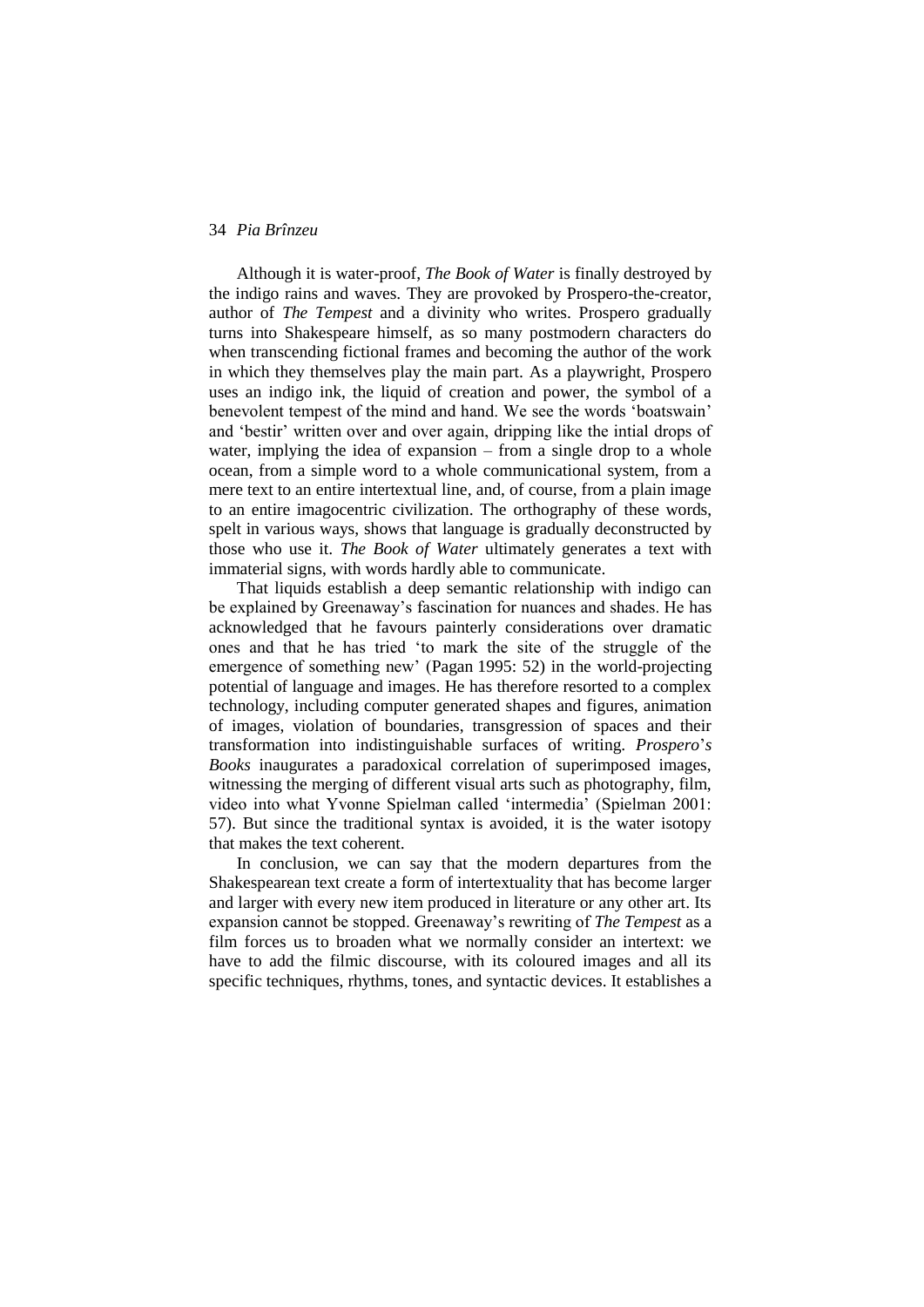rich dialogue between two distinct communicative systems, which would have otherwise remained separated.

The water and colour symbolism of both Greenaway"s film and Warner"s novel show how verbal intertextuality and intermedia can establish a lively conversation between arts, mixing into a larger intertextuality and including all texts related directly or indirectly to Shakespeare"s play. It also convinces us that if such "print-oriented bastards" (Barth 1975: 27) as Marina Warner relate to such image- and colour-oriented bastards as Turner and Greenaway, they undoubtedly can give new life to such canon-creating bastards as William Shakespeare himself.

#### *References*

- Barth, J. "The Literature of Exhaustion." *Surfiction. Fiction Now... and Tomorrow.* Ed. R. Federman. Chicago: The Swallow Press. 1975. 19-34.
- Brînzeu, P. *Corridors of Mirrors: The Spirit of Europe in Contemporary British and Romanian Fiction*. Lanham, Maryland: University Press of America. 2000.
- Césaire, A. *A Tempest*. Paris: Seuil. 1969. Translated 1985.
- Gilbert, H. "Sea Changes." *New Statesman & Society*. 1992, 5: 191.
- Ingalls, R. *Mrs Caliban.* Boston: Harvard Common Press. 1983.
- Lamming, G. *The Pleasure of Exile.* London: Michael Joseph. 1958.
- Lamming, G. *Water with Berries.* New York*:* Holt, Rinehart and Winston. 1972.
- Marshall, P. *Praisesong for the Widow*. Plume: Penguin. 1984. Naylor, G. *Mama Day*. New York: Ticknor & Fields. 1989.
- Pagan, N. O. "The Cook, the Thief, His Wife, & Her Lover': Making Sense of Postmodernism." *South Atlantic Review.* 60.1. 1995: 43-55.
- Tweedie, J. "Caliban"s Books: The Hybrid Text in Peter Greenaway *Prospero*"*s Books.*" *Cinema Journal.* 2000. 40. 1: 104-126.
- Retamar, R. F. *Caliban.* La Habana: Editorial Letras Cubana. 1980.
- Rodgers, M. ""Prospero"s Books". Word and Spectacle: An Interview with Peter Greenaway." *Film Quarterly*. 1991-1992. 45. 2: 11-16.
- Shakespeare, W. *The Tempest, Complete Works of Shakespeare.* Ed. Peter Alexander. London and Glasgow: Collins. 1968.